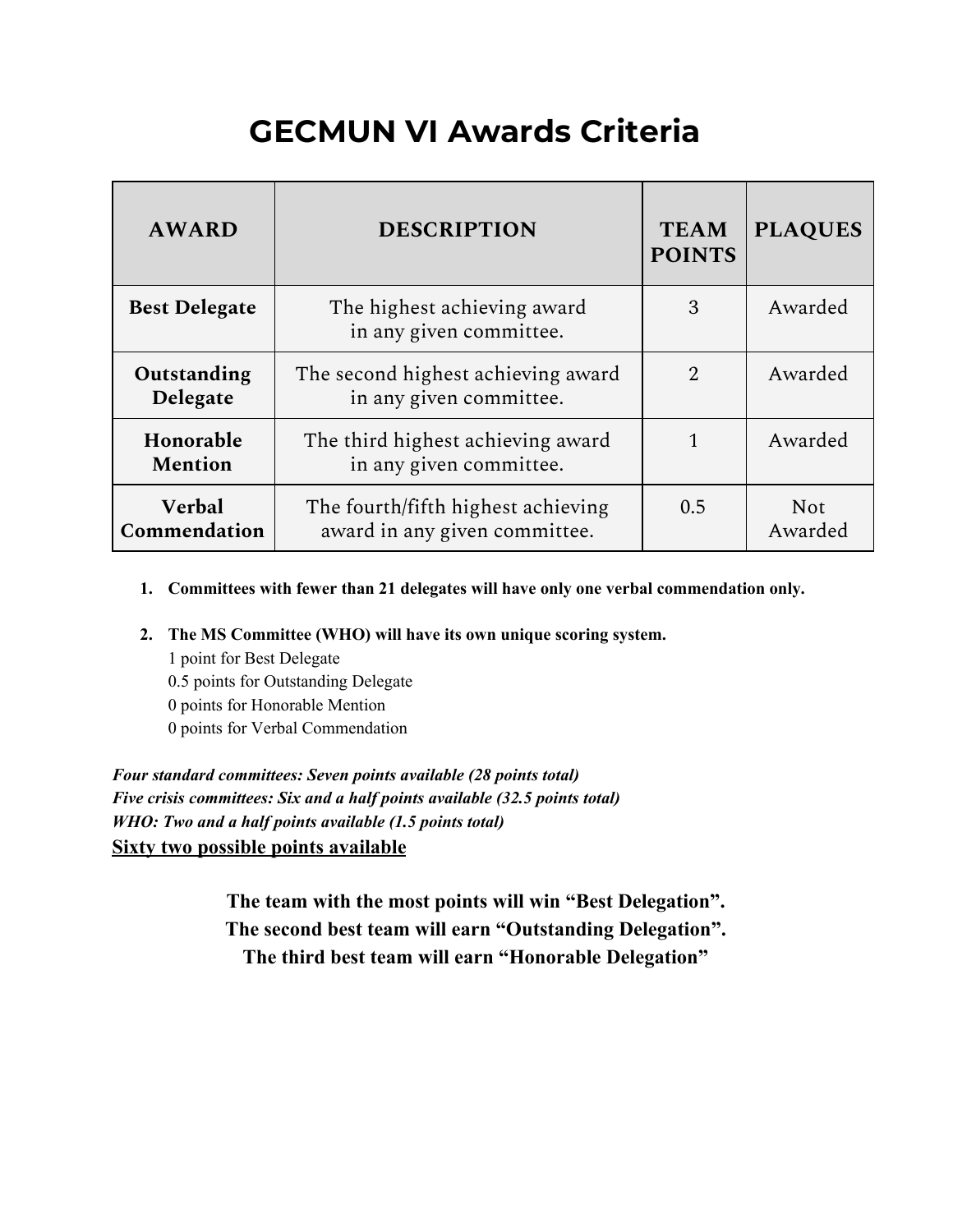# **The criteria to determine the Best Delegate includes the following:**

| <b>Participation in Committee</b>                                                                                                                                                                                                                                                                                                                                                                                                                                                                                                                          |                                                                                                                                                                                                                                                                                                                                                                                                                                                                                                                                                                                                                                                                                                                                                                                                                                                                                                                                                                                                                                                                                                                                                                                                                               |  |
|------------------------------------------------------------------------------------------------------------------------------------------------------------------------------------------------------------------------------------------------------------------------------------------------------------------------------------------------------------------------------------------------------------------------------------------------------------------------------------------------------------------------------------------------------------|-------------------------------------------------------------------------------------------------------------------------------------------------------------------------------------------------------------------------------------------------------------------------------------------------------------------------------------------------------------------------------------------------------------------------------------------------------------------------------------------------------------------------------------------------------------------------------------------------------------------------------------------------------------------------------------------------------------------------------------------------------------------------------------------------------------------------------------------------------------------------------------------------------------------------------------------------------------------------------------------------------------------------------------------------------------------------------------------------------------------------------------------------------------------------------------------------------------------------------|--|
| <b>DESCRIPTION</b>                                                                                                                                                                                                                                                                                                                                                                                                                                                                                                                                         | <b>MEASUREMENT</b>                                                                                                                                                                                                                                                                                                                                                                                                                                                                                                                                                                                                                                                                                                                                                                                                                                                                                                                                                                                                                                                                                                                                                                                                            |  |
| The delegate is an active participant throughout<br>$\bullet$<br>moderated caucuses and is actively working the<br>room during unmoderated caucuses.<br>The delegate is actively writing notes to other<br>delegates.<br>The delegate is actively asking questions during<br>$\bullet$<br>resolution presentations and is active when<br>answering questions to his/her resolutions.<br>(Crisis Only) The delegate is consistently<br>writing notes to the director and other delegates<br>while also actively participating to advance<br>his/her stance. | The number of meaningful and appropriate<br>1.<br>motions,<br>The number of meaningful and appropriate<br>2.<br>points,<br>The number of times the students spoke,<br>3.<br>A general observance of the delegate during the<br>4.<br>unmoderated caucus.<br>*Crisis Only - the number of private and public directives.<br>The chairs will provide delegates with a score from 1-10<br>in regards to participation, 10 being the most highly<br>active participants, and 1 being the least.<br>Please be mindful that this is not a 'numbers game'. We<br>only document the above points as an objective indicator,<br>which chairs can utilize when making final decisions.<br>The chairs will take the quality of participation into<br>account. For example, a delegate with five motions and<br>twenty speeches does not necessarily mean they have<br>participated more than a delegate with two motions and<br>sixteen speeches. If any of the twenty speeches given by<br>the first delegate had very little substance, and the student<br>with sixteen speeches was giving extensive, meaningful<br>talks, it is up to the discretion of the chair to decide in<br>regards to which delegate was 'participating more' |  |

| <b>Quality of Speeches</b>                                                                                                                                                                                                                        |                                                                                                                                                                                                                                    |  |
|---------------------------------------------------------------------------------------------------------------------------------------------------------------------------------------------------------------------------------------------------|------------------------------------------------------------------------------------------------------------------------------------------------------------------------------------------------------------------------------------|--|
| <b>DESCRIPTION</b>                                                                                                                                                                                                                                | MEASUREMENT                                                                                                                                                                                                                        |  |
| When the delegate speaks, the speech is intact<br>with the current topic being discussed in the<br>committee.<br>The speech delivered generates debate among<br>the delegates and can move the committee<br>forward toward resolving the problem. | The Quality of Speeches will be evaluated on a 1-10 point<br>scale.<br>1-3: Needs Improvement<br>Repeating information;<br>Filler speeches;<br>Unoriginal content;<br>Lack of being able to deliver<br>original ideas on the spot. |  |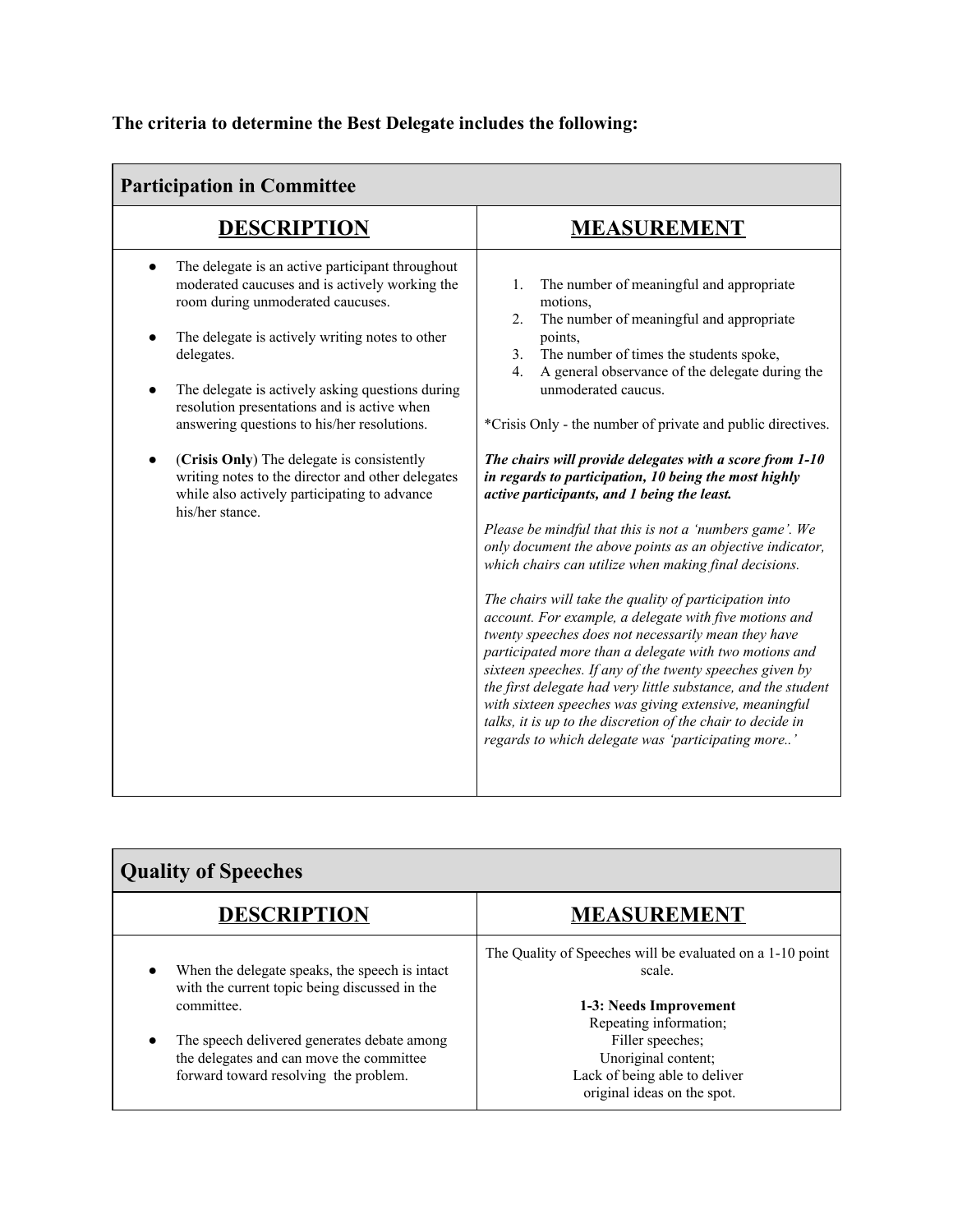- The speeches made are not always prepared in advance, and the delegate can demonstrate the ability to perform speeches on an impromptu basis.
- The speeches made maintains 'diplomatic decorum' and expresses ideas in a persuasive way.

# **4-6: Average quality**

Speaks regularly during debate; Tries to contribute regularly; Has diplomatic debating skills.

### **7-10: High quality**

Exemplary ability in speech delivery; well prepared and confident; Speeches are well constructed and provided in-depth analysis of the issues; Able to respond to questions on the spot in a considerate manner; Contributes to propelling the conversation at hand by helping advance the conversation forward for the committee.

| <b>Remaining in Character</b>                                                                                                                                                                                                                                                                                                                                                                                                                                                                                                                                                                                                                                                                                                                                                                                                                                                                                                                                                                    |                                                                                                                                                                                                                                                                                                                                                                                                                                                                              |  |
|--------------------------------------------------------------------------------------------------------------------------------------------------------------------------------------------------------------------------------------------------------------------------------------------------------------------------------------------------------------------------------------------------------------------------------------------------------------------------------------------------------------------------------------------------------------------------------------------------------------------------------------------------------------------------------------------------------------------------------------------------------------------------------------------------------------------------------------------------------------------------------------------------------------------------------------------------------------------------------------------------|------------------------------------------------------------------------------------------------------------------------------------------------------------------------------------------------------------------------------------------------------------------------------------------------------------------------------------------------------------------------------------------------------------------------------------------------------------------------------|--|
| <b>DESCRIPTION</b>                                                                                                                                                                                                                                                                                                                                                                                                                                                                                                                                                                                                                                                                                                                                                                                                                                                                                                                                                                               | <b>MEASUREMENT</b>                                                                                                                                                                                                                                                                                                                                                                                                                                                           |  |
| The delegate's actions and speeches are<br>consistent with the nation or person they are<br>representing in real life.<br>The delegate must not deviate from their nation's<br>policy in real life. For example, if the issue is in<br>regards to denuclearization, it would be going<br>against national policy if the delegate of the<br>United States suggested that all countries in the<br>world (including the US) should disarm<br>themselves immediately.<br>In the crisis committee, delegates must remain<br>within their character profile. Delegates are<br>expected to be creative, however, that does not<br>mean going beyond their character or limiting<br>themselves. For example, if it is a crisis<br>committee on the topic of the Cuban Missile<br>Crisis, and the delegate is the Admiral of the US<br>Navy, it would be going outside of the character<br>profile if that delegate orders nuclear strikes<br>alone as it requires authorization from the White<br>House. | Chairs will take notes if there are any significant<br>discrepancies between a delegate's speech and<br>resolution in committee in comparison to that<br>delegate's country in real life.<br>Not following national policy is a serious issue,<br>and if the delegate is not following their<br>country's policy, they will first receive a<br>warning from the chairs. If they continue not to<br>follow their country's policies, they will not be<br>eligible for awards. |  |

# **Resolution Writing or Public Directives**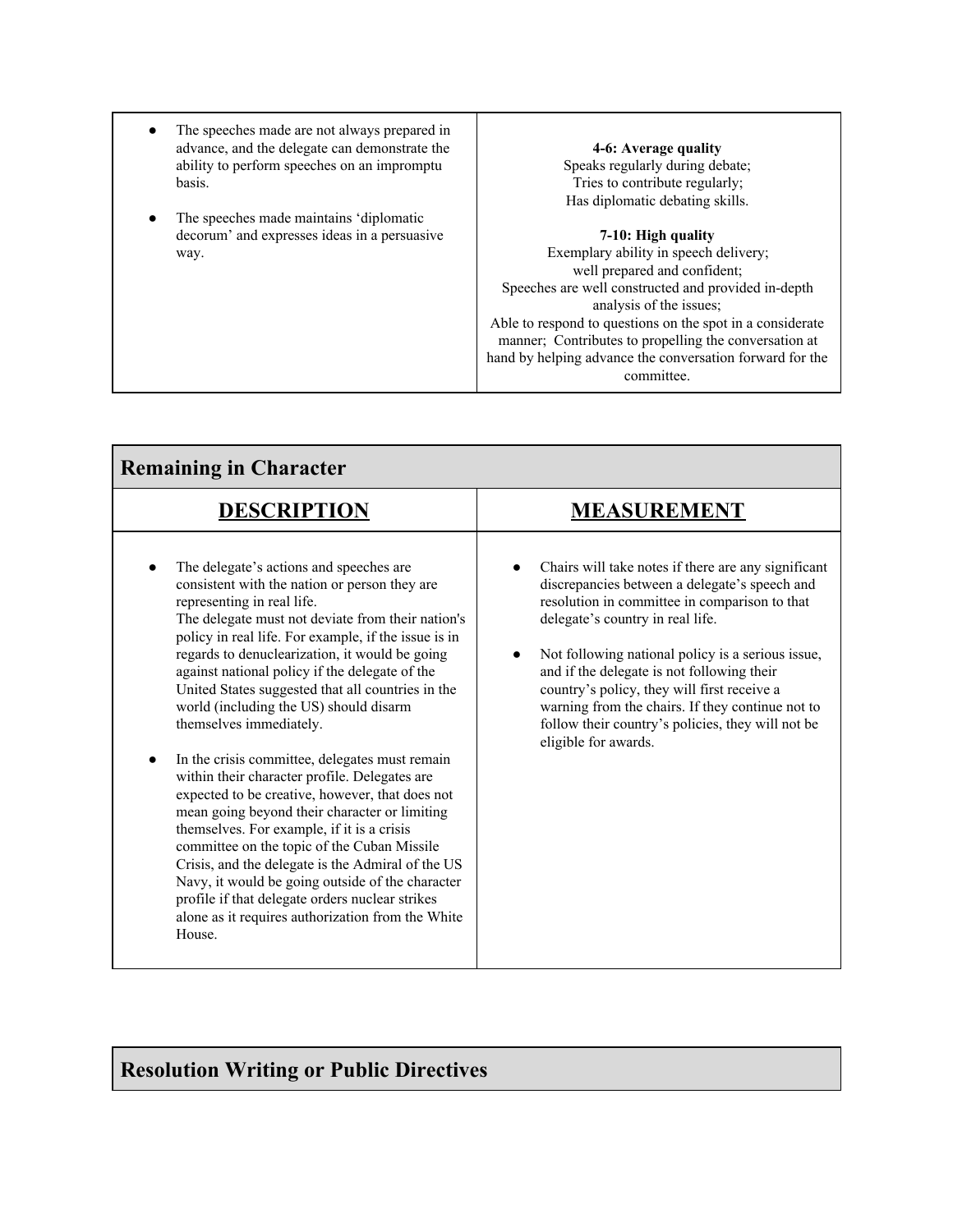- It is not mandatory that a delegate is the main submitter of a resolution in order to win Best Delegate in a GA-style committee. However, it is highly encouraged that delegates become the main submitter of their resolution in order to be considered for most awards.
- Even if a delegate may not be the main submitter, if the delegate is part of the questions and answers during the draft resolution phase, and plays a crucial role in regards to answering questions by other delegates, they are still eligible for award consideration.
- (Crisis only) The delegate is actively passing public directives to help move forward the committee and address the problems at hand. The directives are comprehensive and detailed, and delivered in a timely fashion.

# **DESCRIPTION MEASUREMENT**

The Resolution/PD will be evaluated on a 1-10 point scale.

### **1-3 Needs Improvement**:

The resolution/PD lacks clarity, and the solutions are very vague, and not descriptive. Clause, sub-clause, and sub-sub-clauses are not outlined in a sequential manner.

### **4-6 Average:**

The resolution/PD is sufficient to address the main agenda of the committee. However, the solutions are not comprehensive and may have minor deficiencies, and the formulation/organization of the resolution is adequate.

## **7-10 High Quality:**

The resolution/PD has excellent details, and contains creative solutions with the specific course of action to be taken by the committee. This resolution/PD, in most circumstances, is able to reach to all the delegates in the conference room. The resolution fills in all necessary gaps of the problem at hand, and mentions specifics in regards to funding for the resolution.

| <b>Position Paper</b>                                                                                                                                                                                                             |                                                                                                                                                                                                                     |  |
|-----------------------------------------------------------------------------------------------------------------------------------------------------------------------------------------------------------------------------------|---------------------------------------------------------------------------------------------------------------------------------------------------------------------------------------------------------------------|--|
| <b>DESCRIPTION</b>                                                                                                                                                                                                                | <b>MEASUREMENT</b>                                                                                                                                                                                                  |  |
| The position paper submitted clearly shows the<br>stance of the delegate towards the topic or the<br>crisis of the committee.                                                                                                     | A position paper submitted on time is a requirement to<br>be considered for one of the top three awards in the<br>committee.                                                                                        |  |
| (Crisis only) The position paper suggests<br>appropriate solutions to the crisis, while                                                                                                                                           | The Position Paper will be evaluated on a 1-10 point scale.                                                                                                                                                         |  |
| reinforcing his or her stance and position                                                                                                                                                                                        | 1-3 Needs Improvement:                                                                                                                                                                                              |  |
| strategically.                                                                                                                                                                                                                    | The position paper does not match up with the position of<br>the country they represent (or a person in a crisis                                                                                                    |  |
| The paper is submitted prior to the deadline.                                                                                                                                                                                     | committee), and demonstrates a serious lack of research.                                                                                                                                                            |  |
| January 22nd (10:00AM EST) to the chairs<br>CCing their advisers. Late papers will be<br>accepted up until , but will be deducted 5                                                                                               | The delegate does not include any answers to the<br>questions asked in the background guide.                                                                                                                        |  |
| points (out of the 10 possible).                                                                                                                                                                                                  | 4-6 Average:                                                                                                                                                                                                        |  |
|                                                                                                                                                                                                                                   | The position paper shows adequate research, and the                                                                                                                                                                 |  |
| If a delegate fails to submit a position paper on<br>time, it will affect the delegates the opportunity<br>to win an award<br>Furthermore, if a delegate fails to submit the<br>position paper completely, then the delegate does | delegate demonstrates that he/she has read and understood<br>the background guide. The delegate provides adequate<br>solutions, but very little innovation and originality when it<br>comes to potential solutions. |  |
| not have an opportunity to win an award, nor                                                                                                                                                                                      | 7-10 High Quality:                                                                                                                                                                                                  |  |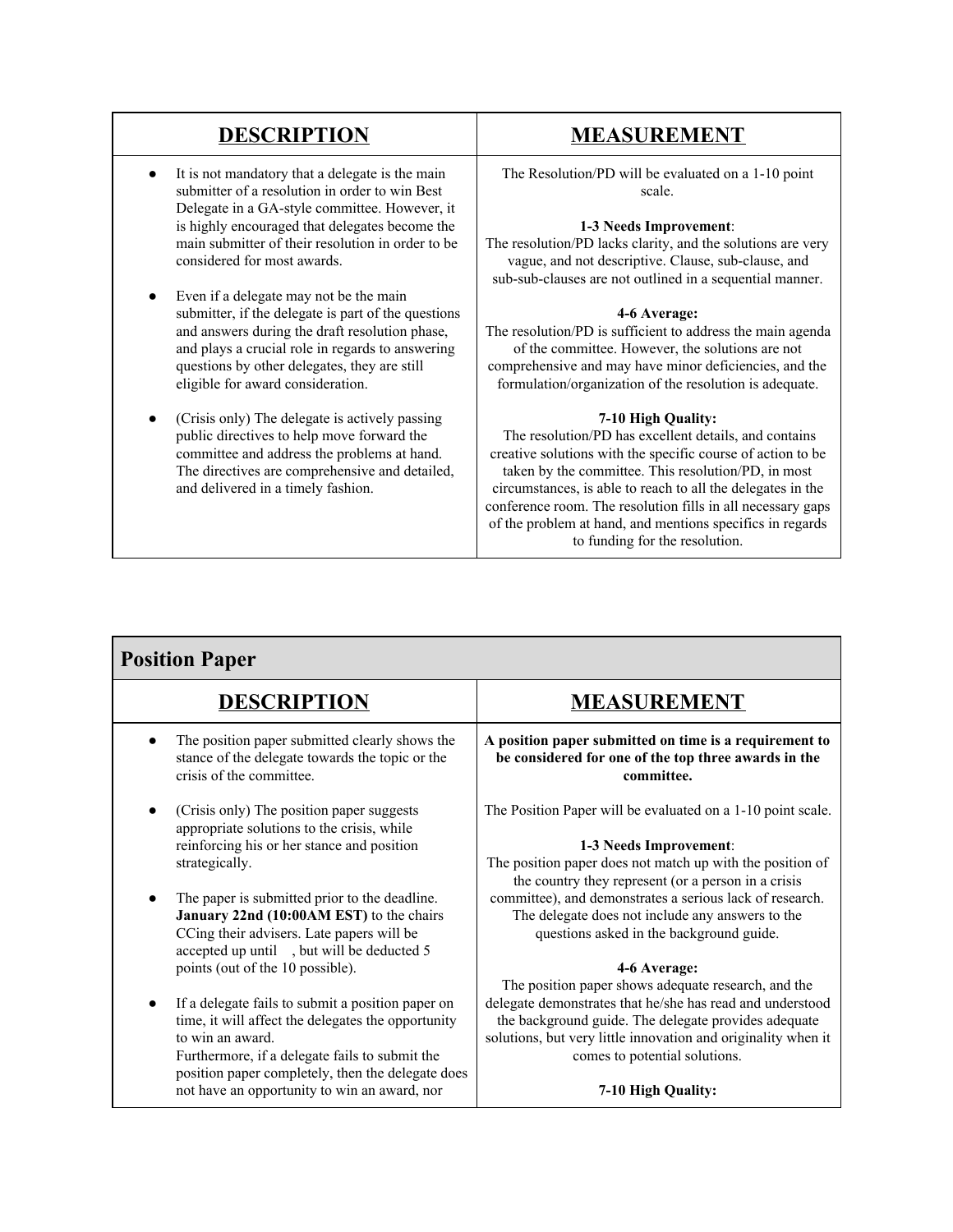verbal commendations. The position paper shows/demonstrates above and beyond research, and the delegate understands and knows the inter-relations between other countries and his/her own.

| Leadership                                                                                                                                                                                                                                                                                                                                                                                                                                                                                                                                                                                                                                                                                                                                                                                                                                                                                                                                                                                 |                                                                                                                                                                                                                                                                                                                                                                                                                                                                |  |
|--------------------------------------------------------------------------------------------------------------------------------------------------------------------------------------------------------------------------------------------------------------------------------------------------------------------------------------------------------------------------------------------------------------------------------------------------------------------------------------------------------------------------------------------------------------------------------------------------------------------------------------------------------------------------------------------------------------------------------------------------------------------------------------------------------------------------------------------------------------------------------------------------------------------------------------------------------------------------------------------|----------------------------------------------------------------------------------------------------------------------------------------------------------------------------------------------------------------------------------------------------------------------------------------------------------------------------------------------------------------------------------------------------------------------------------------------------------------|--|
| <b>DESCRIPTION</b>                                                                                                                                                                                                                                                                                                                                                                                                                                                                                                                                                                                                                                                                                                                                                                                                                                                                                                                                                                         | <b>MEASUREMENT</b>                                                                                                                                                                                                                                                                                                                                                                                                                                             |  |
| The delegate leads and opens new discussions in<br>moderated and unmoderated caucuses that are<br>necessary for moving the committee forwards<br>toward a solution.<br>The delegate demonstrates leadership in an<br>unmoderated caucus (subjective under the<br>discretion of the chair) in a way that is not<br>artificial (only speaking when the chairs are<br>present). The delegate attempts to help lead the<br>debate forward through providing valuable<br>information/insight, or motivating the delegates<br>during an unmoderated caucus.<br>The delegate is willing to help other delegates<br>(whether that is guidance in the Rules of<br>Procedure, or helping delegates speak up about<br>different matters of the agenda).<br>(Crisis only) The delegate remains focused on<br>solving the entire crisis, and urges other<br>delegates to do so. The delegate does not distract<br>the committee's progress just to speak frequently<br>or submit directives frequently. | There will be no numerical score given to delegates in<br>regards to leadership in particular.<br>However, chairs will take into account the various points<br>which would be considered as excellent or poor<br>leadership, and consider those factors when deciding the<br>'Best Delegate'.<br>It is the chairs' responsibility to be observing the delegates<br>and taking notes of their behavior/contributions to the<br>debate, as it may be subjective. |  |

| <b>Etiquette</b>                                                                                                                                   |                                                                                                                                                                                              |
|----------------------------------------------------------------------------------------------------------------------------------------------------|----------------------------------------------------------------------------------------------------------------------------------------------------------------------------------------------|
| <b>DESCRIPTION</b>                                                                                                                                 | <b>MEASUREMENT</b>                                                                                                                                                                           |
| The delegate uses appropriate words for the<br>$\bullet$<br>setting. The delegate respects the other<br>delegates' words and actions, and does not | There will be no numerical score given to delegates in<br>regards to etiquette in particular.                                                                                                |
| distract other delegates.<br>The delegate in an unmoderated caucus listens<br>$\bullet$<br>attentively to other delegates, and does not cut        | However, chairs will take into account the various points<br>which would be considered as appropriate or poor<br>etiquette, and consider those factors when deciding the<br>"Best Delegate". |